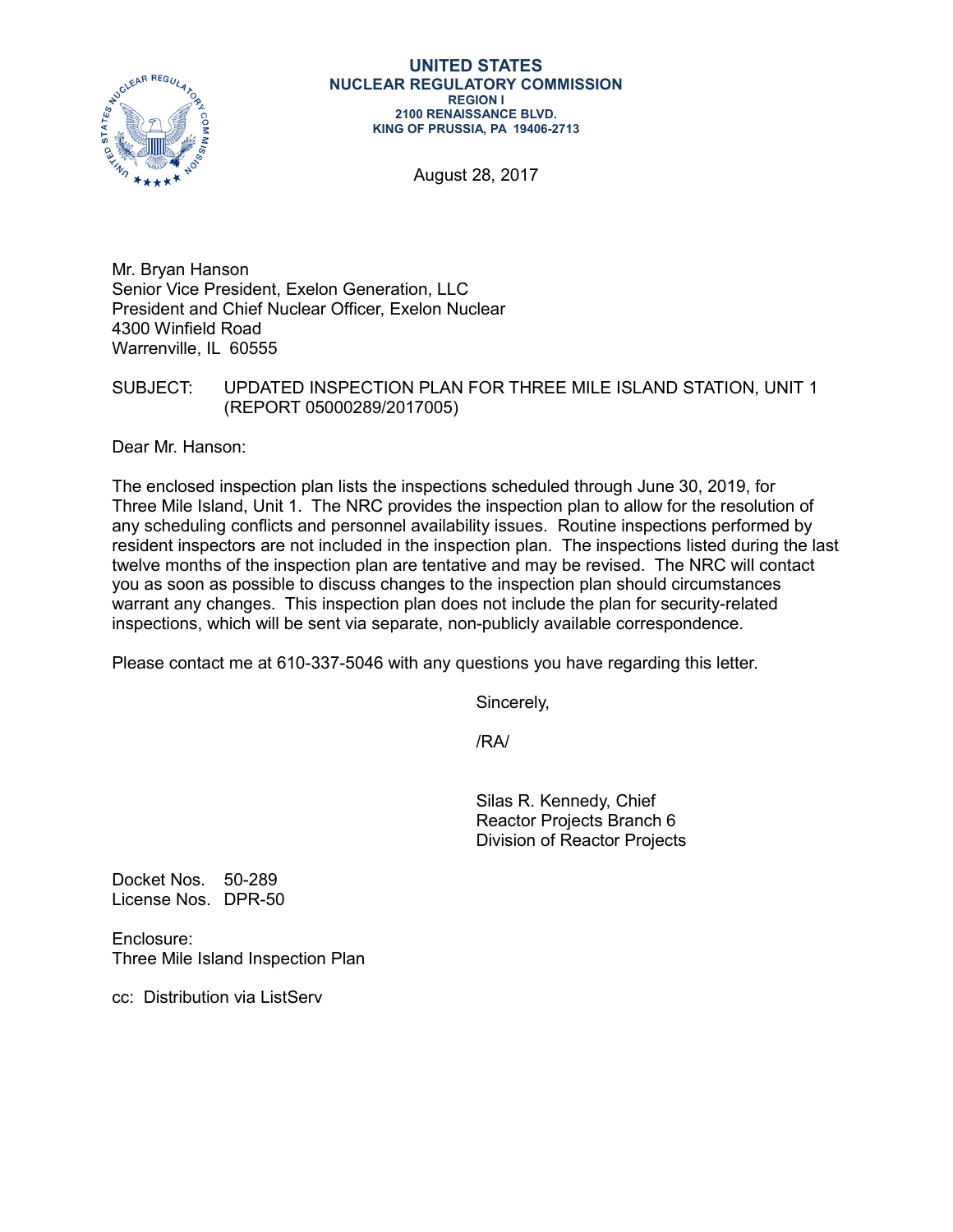### SUBJECT: UPDATED INSPECTION PLAN FOR THREE MILE ISLAND STATION, UNIT 1 (REPORT 5000289/2017005) DATED AUGUST 28, 2017

DISTRIBUTION w/encl: DDorman, RA DLew, DRA RLorson, DRP DPelton, DRP JYerokun, DRS BWelling, DRS SKennedy, DRP SShaffer, DRP MHenrion, DRP BLin, DRP, RI DWerkheiser, SRI ADiaz, DRP, AA JBowen, RI, OEDO RidsNrrPMThreeMileIsland Resource RidsNrrDorlLpl1 Resource ROPReports Resource DRS Branch Chiefs (6) DTifft, RI, SLO DScrenci, RI, PAO NSheehan, RI, PAO RidsNrrDirslpab Resource ROPassessment Resource

#### DOCUMENT NAME: S:\ROP Assessment Meetings\ROP-18 Second Quarter Process\Branch 6\TMI\TMI Mid-cycle Ltr 2018.docx ADAMS ACCESSION NUMBER: ML17240A015

| ☑ SUNSI Review |              | ☑<br>Non-Sensitive<br>Sensitive |  |  | ☑<br><b>Publicly Available</b><br>Non-Publicly Available |  |  |
|----------------|--------------|---------------------------------|--|--|----------------------------------------------------------|--|--|
| <b>OFFICE</b>  | RI/DRP       | RI/DRP                          |  |  |                                                          |  |  |
| <b>NAME</b>    | CSafouri/CES | SKennedy/SRK                    |  |  |                                                          |  |  |
| <b>DATE</b>    | 8/22/17      | 8/28/17                         |  |  |                                                          |  |  |

OFFICIAL RECORD COPY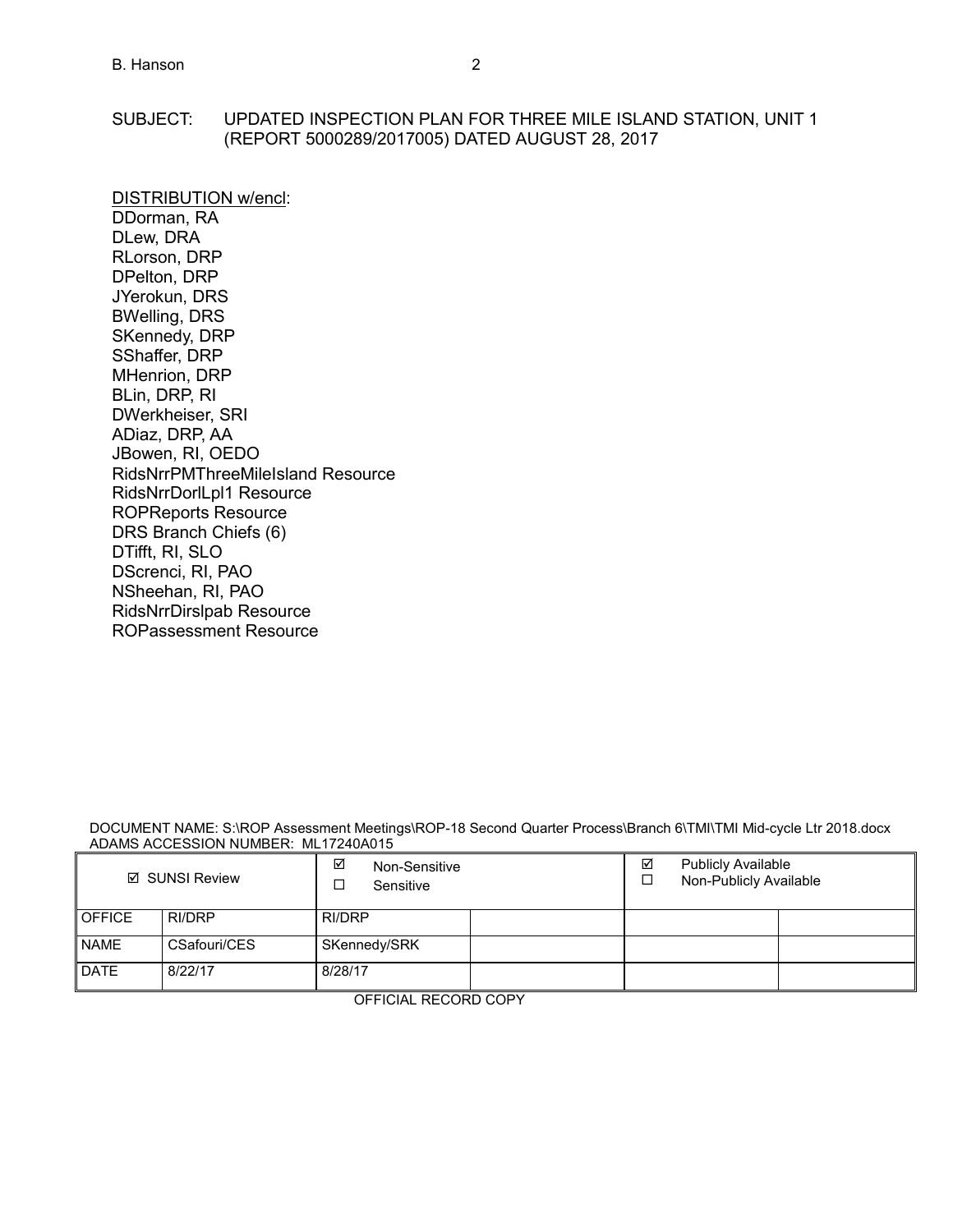**Report 22 Page 1 of 3 08/09/2017 12:56:54**

### **Three Mile Island Inspection / Activity Plan 07/01/2017 - 06/30/2019**

|                               | <b>Unit</b> | <b>Planned Dates</b> |                                            |               |            |                                                                                                   | No. of Staff<br>on Site |
|-------------------------------|-------------|----------------------|--------------------------------------------|---------------|------------|---------------------------------------------------------------------------------------------------|-------------------------|
| End<br>Number<br><b>Start</b> |             |                      | <b>Title</b><br><b>Inspection Activity</b> |               |            |                                                                                                   |                         |
|                               |             |                      |                                            | 6/26EXAM      |            | - TMI INITIAL OL EXAM                                                                             | 4                       |
|                               | -1          | 06/26/2017           | 07/07/2017                                 | U01944        |            | FY17-TMI INITIAL OPERATOR LICENSING EXAM                                                          |                         |
|                               |             |                      |                                            | <b>TI-191</b> |            | - FUKUSHIMA LESSONS LEARNED                                                                       | 4                       |
|                               | 1           | 07/24/2017           | 07/28/2017                                 | IP 2515/191   |            | Inspection of Licensee's Responses to Order EA-12-049, EA-12-051 & EP Info Request March 12, 2012 |                         |
|                               |             |                      |                                            | 71124         | - REMP     |                                                                                                   | $\mathbf 1$             |
|                               |             | 08/28/2017           | 09/01/2017                                 | IP 71124.07   |            | Radiological Environmental Monitoring Program                                                     |                         |
|                               | 1           | 08/28/2017           | 09/01/2017                                 | IP 71151-PR01 |            | RETS/ODCM Radiological Effluent Occurrences                                                       |                         |
|                               |             |                      |                                            | 71124         |            | - HP INSPECTION                                                                                   | $\mathbf{1}$            |
|                               |             | 09/25/2017           | 09/29/2017                                 | IP 71124.01   |            | Radiological Hazard Assessment and Exposure Controls                                              |                         |
|                               |             | 09/25/2017           | 09/29/2017                                 | IP 71124.02   |            | Occupational ALARA Planning and Controls                                                          |                         |
|                               |             | 09/25/2017           | 09/29/2017                                 | IP 71124.03   |            | In-Plant Airborne Radioactivity Control and Mitigation                                            |                         |
|                               | 1           | 09/25/2017           | 09/29/2017                                 | IP 71124.04   |            | Occupational Dose Assessment                                                                      |                         |
|                               |             |                      |                                            | 7111108P      |            | - INSERVICE INSPECTION                                                                            | $\mathbf{1}$            |
|                               | 1           | 09/25/2017           | 10/06/2017                                 | IP 7111108P   |            | Inservice Inspection Activities - PWR                                                             |                         |
|                               |             |                      |                                            | 71124.08      | - RADWASTE |                                                                                                   | 1                       |
|                               | 1           | 11/06/2017           | 11/10/2017                                 | IP 71124.08   |            | Radioactive Solid Waste Processing and Radioactive Material Handling, Storage, and Transportation |                         |
|                               |             |                      |                                            | 71124         |            | - HP INSPECTION                                                                                   | 1                       |
|                               |             | 11/13/2017           | 11/17/2017                                 | IP 71124.01   |            | Radiological Hazard Assessment and Exposure Controls                                              |                         |
|                               |             | 11/13/2017           | 11/17/2017                                 | IP 71124.02   |            | Occupational ALARA Planning and Controls                                                          |                         |
|                               |             | 11/13/2017           | 11/17/2017                                 | IP 71124.03   |            | In-Plant Airborne Radioactivity Control and Mitigation                                            |                         |
|                               |             | 11/13/2017           | 11/17/2017                                 | IP 71124.04   |            | Occupational Dose Assessment                                                                      |                         |
|                               |             | 11/13/2017           | 11/17/2017                                 | IP 71151-OR01 |            | Occupational Exposure Control Effectiveness                                                       |                         |
|                               |             |                      |                                            | EP            |            | - EP PROGRAM INSPECTION                                                                           | $\mathbf{1}$            |
|                               |             | 03/05/2018           | 03/09/2018                                 | IP 7111402    |            | Alert and Notification System Testing                                                             |                         |
|                               |             | 03/05/2018           | 03/09/2018                                 | IP 7111403    |            | Emergency Preparedness Organization Staffing and Augmentation System                              |                         |
|                               |             | 03/05/2018           | 03/09/2018                                 | IP 7111405    |            | Correction of Emergency Preparedness Weaknesses and Deficiencies                                  |                         |
|                               |             | 03/05/2018           | 03/09/2018                                 | IP 71151      |            | Performance Indicator Verification                                                                |                         |
|                               |             |                      |                                            | 71124         |            | - RAD SAFETY INSP                                                                                 | $\mathbf 1$             |
|                               | -1          | 02/12/2018           | 02/16/2018                                 | IP 71124.06   |            | Radioactive Gaseous and Liquid Effluent Treatment                                                 |                         |
|                               | -1          | 02/12/2018           | 02/16/2018                                 | IP 71151-PR01 |            | RETS/ODCM Radiological Effluent Occurrences                                                       |                         |
|                               |             |                      |                                            | 7111121M      |            | - DESIGN BASES ASSURANCE INSPECTION (TEAM)                                                        | 6                       |
|                               |             | 03/12/2018           | 03/16/2018                                 | IP 7111121M   |            | Design Bases Assurance Inspection (Teams)                                                         |                         |
|                               | -1          | 03/26/2018           | 03/30/2018                                 | IP 7111121M   |            | Design Bases Assurance Inspection (Teams)                                                         |                         |
|                               |             |                      |                                            |               |            |                                                                                                   |                         |

This report does not include INPO and OUTAGE activities.

This report shows only on-site and announced inspection procedures.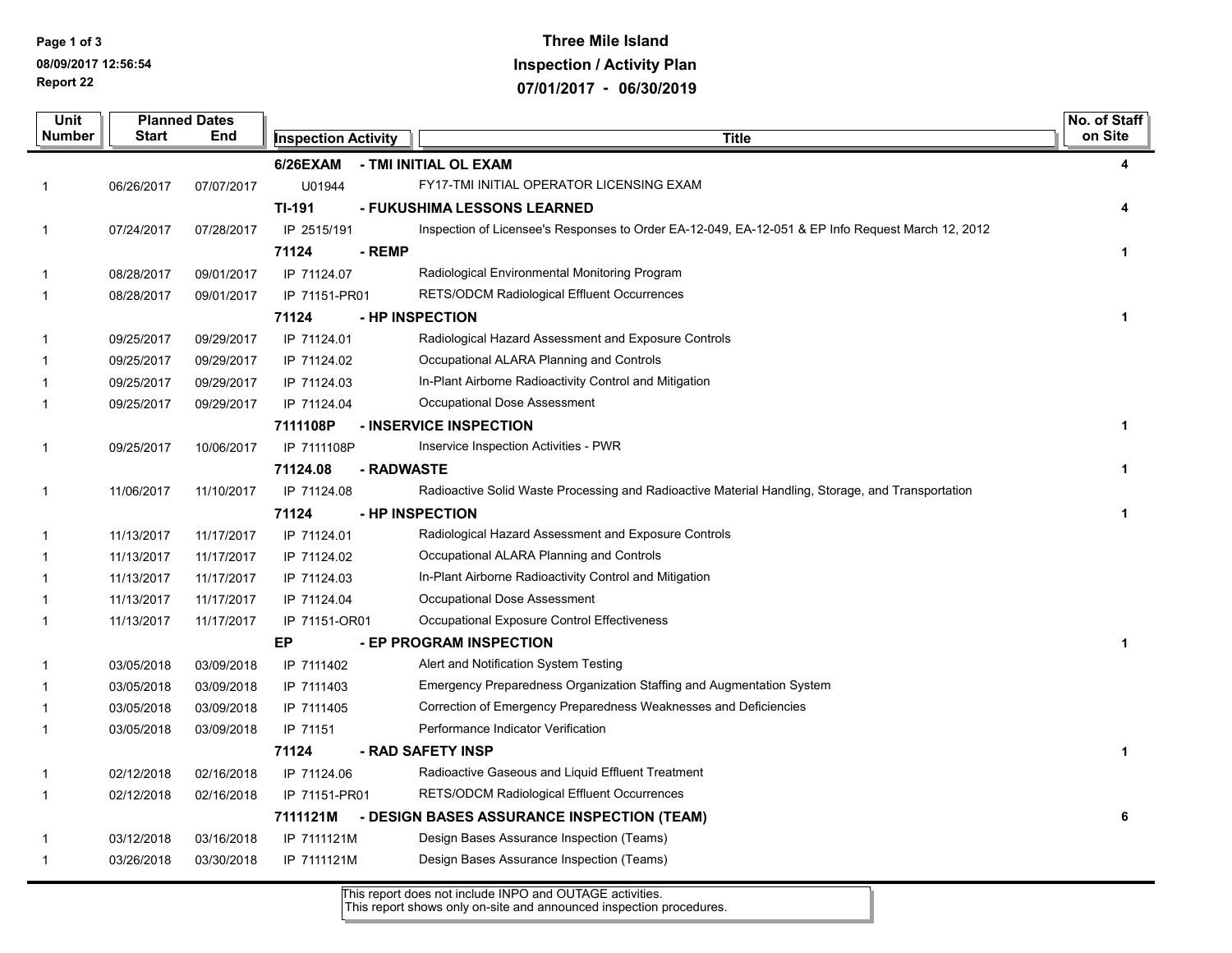**Report 22 Page 2 of 3 08/09/2017 12:56:54**

# **Three Mile Island Inspection / Activity Plan 07/01/2017 - 06/30/2019**

| <b>Unit</b> |              | <b>Planned Dates</b> |                            |              |                                                           | No. of Staff         |
|-------------|--------------|----------------------|----------------------------|--------------|-----------------------------------------------------------|----------------------|
| Number      | <b>Start</b> | End                  | <b>Inspection Activity</b> |              | <b>Title</b>                                              | on Site              |
|             |              |                      | 71152B                     |              | - PI&R BIENNIAL                                           | $\mathbf 1$          |
|             | 04/30/2018   | 05/04/2018           | IP 71152B                  |              | Problem Identification and Resolution                     |                      |
| $\mathbf 1$ | 05/14/2018   | 05/18/2018           | IP 71152B                  |              | Problem Identification and Resolution                     |                      |
|             |              |                      | 71124                      |              | - RAD SAFETY INSP                                         | $\blacktriangleleft$ |
| -1          | 06/11/2018   | 06/15/2018           | IP 71124.01                |              | Radiological Hazard Assessment and Exposure Controls      |                      |
|             | 06/11/2018   | 06/15/2018           | IP 71124.02                |              | Occupational ALARA Planning and Controls                  |                      |
|             | 06/11/2018   | 06/15/2018           | IP 71124.03                |              | In-Plant Airborne Radioactivity Control and Mitigation    |                      |
| $\mathbf 1$ | 06/11/2018   | 06/15/2018           | IP 71124.04                |              | Occupational Dose Assessment                              |                      |
|             |              |                      | 71124                      |              | - RAD INSTRUMENTATION                                     | $\mathbf{1}$         |
| 1           | 09/10/2018   | 09/14/2018           | IP 71124.05                |              | Radiation Monitoring Instrumentation                      |                      |
|             |              |                      | 6/24EXAM                   |              | - TMI INITIAL OL EXAM                                     | 4                    |
|             | 05/27/2019   | 05/31/2019           | U01976                     |              | FY19 TM I EXAM (JUNE 2019)                                |                      |
| 1           | 06/24/2019   | 06/28/2019           | U01976                     |              | FY19 TM I EXAM (JUNE 2019)                                |                      |
|             |              |                      | 71124                      |              | - RAD SAFETY INSPECTION                                   | $\mathbf{1}$         |
|             | 11/12/2018   | 11/16/2018           | IP 71124.01                |              | Radiological Hazard Assessment and Exposure Controls      |                      |
|             | 11/12/2018   | 11/16/2018           | IP 71124.02                |              | Occupational ALARA Planning and Controls                  |                      |
|             | 11/12/2018   | 11/16/2018           | IP 71124.03                |              | In-Plant Airborne Radioactivity Control and Mitigation    |                      |
|             | 11/12/2018   | 11/16/2018           | IP 71124.04                |              | Occupational Dose Assessment                              |                      |
| $\mathbf 1$ | 11/12/2018   | 11/16/2018           | IP 71151-OR01              |              | Occupational Exposure Control Effectiveness               |                      |
|             |              |                      | <b>REQUAL</b>              |              | - TMI REQUAL INSP WITH P/F RESULTS                        | $\mathbf{2}$         |
|             | 03/18/2019   | 03/22/2019           | IP 7111111A                |              | Licensed Operator Requalification Program - Annual Review |                      |
| 1           | 03/18/2019   | 03/22/2019           | IP 7111111B                |              | Licensed Operator Requalification Program                 |                      |
|             |              |                      | 7111121N                   | - EQ PROGRAM |                                                           | 3                    |
| $\mathbf 1$ | 01/28/2019   | 02/01/2019           | IP 7111121N                |              | Design Bases Assurance Inspection (Programs)              |                      |
| -1          | 02/11/2019   | 02/15/2019           | IP 7111121N                |              | Design Bases Assurance Inspection (Programs)              |                      |
|             |              |                      | 71124                      |              | - RAD SAFETY 01,02,03,04                                  | $\mathbf{1}$         |
| -1          | 02/11/2019   | 02/15/2019           | IP 71124.01                |              | Radiological Hazard Assessment and Exposure Controls      |                      |
|             | 02/11/2019   | 02/15/2019           | IP 71124.02                |              | Occupational ALARA Planning and Controls                  |                      |
|             | 02/11/2019   | 02/15/2019           | IP 71124.03                |              | In-Plant Airborne Radioactivity Control and Mitigation    |                      |
| $\mathbf 1$ | 02/11/2019   | 02/15/2019           | IP 71124.04                |              | Occupational Dose Assessment                              |                      |
|             |              |                      | EP                         |              | - EP EXERCISE INSPECTION                                  | 5                    |
|             | 05/06/2019   | 05/10/2019           | IP 7111401                 |              | <b>Exercise Evaluation</b>                                |                      |
|             | 05/06/2019   | 05/10/2019           | IP 71151                   |              | Performance Indicator Verification                        |                      |
|             |              |                      |                            |              |                                                           |                      |

This report does not include INPO and OUTAGE activities.

This report shows only on-site and announced inspection procedures.